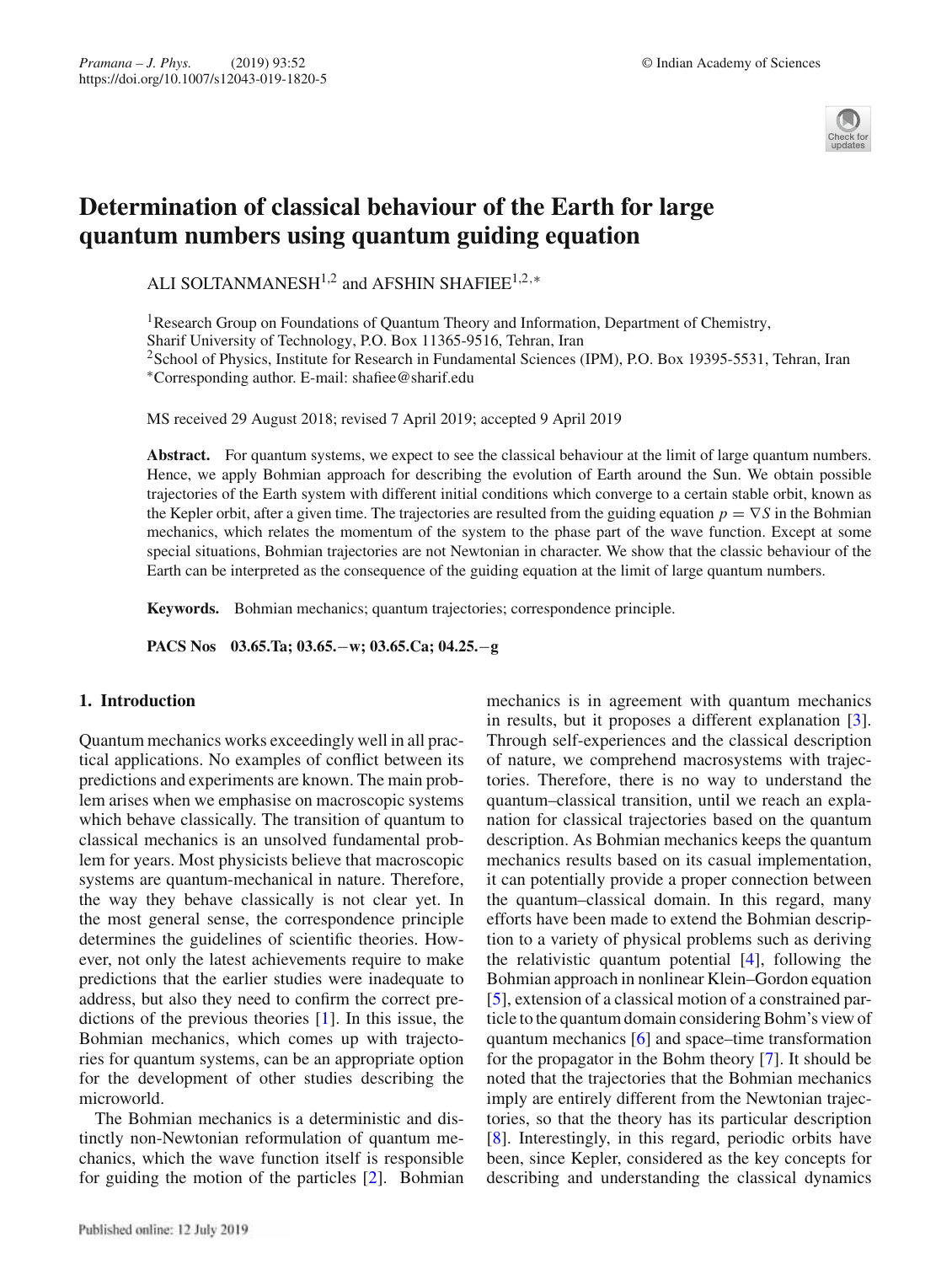which, since Bohr, could be gainful in apprehending the quantum–classical transition [9].

Describing the Sun–Earth dynamics was always major problem in physics [10]. The first illustration of Earth's orbit was computed by Lagrange (1781, 1782), and improved by Pontecoulant (1834), Agassiz (1840) and others. Since then, many works have been carried out to modify the theory and ameliorate the results [11]. In recent times, many quantum research studies have been done to shed light on the problem. For instance, Flöthmann and Welge [9] showed the classical dynamics of electron motion of hydrogen atom under the cross magnetic–electric field, in connection with the gravitational field of the Sun–Earth problem. Also, Battista and Esposito [12] studied the effect of quantum corrections on the Newtonian potential for the evaluation of equilibrium points.

The real issue still has been remained unsolved. However, the dynamics of the famous classical Earth–Sun problem has unanswered questions. Meanwhile, the quantum aspects of the problem have been considered unsolved in general [13–16]. Nevertheless, both quantum and classical features of the model appear in all subfields of physics [17–26]. Regarding the classical Sun–Earth dynamics, many efforts have been made to describe the system in a quantum fashion. Keeports [1] considered the Earth as a quantum object and discussed its quantum properties compared to classical ones. Also, studies on quantum potential correction terms are recently reported [27–29].

In this paper, we are going to present the quantum aspects which are responsible for the Earth to behave classically. In §2, we present the non-relativistic hydrogen-like Hamiltonian for the Sun–Earth system to show that the classical energy of the Earth is dependent upon the principal and the angular momentum quantum numbers *n* and *l*, respectively. In §3, we discuss the role of the Bohmian mechanics and its guiding equation in the appearance of the Earth dynamics. Then, in the next section, we show as one of our main results how the high values of magnetic quantum number *m* affect the possible trajectories of the Earth via the Bohmian guiding equation. Later, we discussed the wave function. Finally, in §6, we addressed the results of our work.

## **2. Definition of the Earth Hamiltonian**

We know the Earth as a classical object. Nonetheless there is a belief that the behaviour of macroscopic systems, even the Earth in the solar gravitational field, is based on their quantum mechanical nature. Therefore, different forms of Hamiltonians for describing the Earth dynamics have been proposed in [1,10,16]. Here, we introduce a Hamiltonian which contains two terms: (1) the hydrogen-like Hamiltonian  $H_0$  containing the kinetic and gravitational potential energy terms and (2) an additional energy term denoted by *K*:

$$
H = H_0 + K,\t\t(1)
$$

$$
H_0 = -\frac{\hbar^2}{2m_e}\nabla^2 - \frac{Gm_s m_e}{r},
$$
\n(2)

where *G* is the universal gravitational constant, and *m*<sup>s</sup> and *m*<sup>e</sup> are the masses of the Sun and the Earth, respectively.

We included the additional energy term *K* regarding the derived Hamiltonian from two-body problem post-Newtonian (PN) approximation. Accordingly, *r*−1, *r*−<sup>2</sup> and the lower-order energy terms of*r* are included in the expressions of 1PN, 2PN and 3PN contributions to the Hamiltonian [30]. Also, as the dynamics here is based on the hydrogen atom two-body problem, relativistic perturbations result in additional  $r^0$ ,  $r^{-1}$  and  $r^{-2}$  correction terms to the kinetic energy [31]. Moreover, an ensemble of trajectories, which are solutions to the equations of motions, correspond to a well-known theorem of mechanics [32]. Thus, concerning the recent discussion, we defined the additional  $r^0$ ,  $r^{-1}$  and  $r^{-2}$  energy terms, in which the obtained equations of motion are consistent with the classical description of the problem. Evidently, including the exact terms of 1PN, 2PN and 3PN, correction terms in the Hamiltonian lead to a more accurate and also a more complicated solution. It should be noted that here *K* is not supposed to have a small effect compared to *H*0. It should be considered as a real part of the Earth Hamiltonian *H*, without which a proper description of the Earth's dynamics is not possible, even in a classicallike (Bohmian) approach. We introduce the additional term *K* in the next section.

Following the Bohmian approach in describing the problem [33], we consider  $\psi(x, t) = Re^{-iS/\hbar}$  as an eigenfunction of the Hamiltonian. Thus, by dividing the real and the imaginary parts of the Schrödinger equation, one obtains the following equations:

$$
\frac{\partial S}{\partial t} + \frac{(\nabla S)^2}{2m_e} - \frac{\hbar^2}{2m_e} \frac{\nabla^2 R}{R} - \frac{Gm_s m_e}{r} + K = 0, \quad (3)
$$

$$
\frac{\partial R^2}{\partial t} + \nabla \cdot \left(\frac{R^2 \nabla S}{m_e}\right) = 0.
$$
 (4)

Relation (3) is the well-known quantum Hamilton– Jacobi equation. Keeports [1] showed how the hydrogenlike energy of the Earth is related to its classical one. He showed that if the Earth–Sun Hamiltonian is assumed to be similar to the hydrogen atom, regardless of the additional term  $K$ , the energy levels could be calculated as  $E_n = -G^2 m_e^3 m_s^2 / 2\hbar^2 n^2$ . On the other hand, by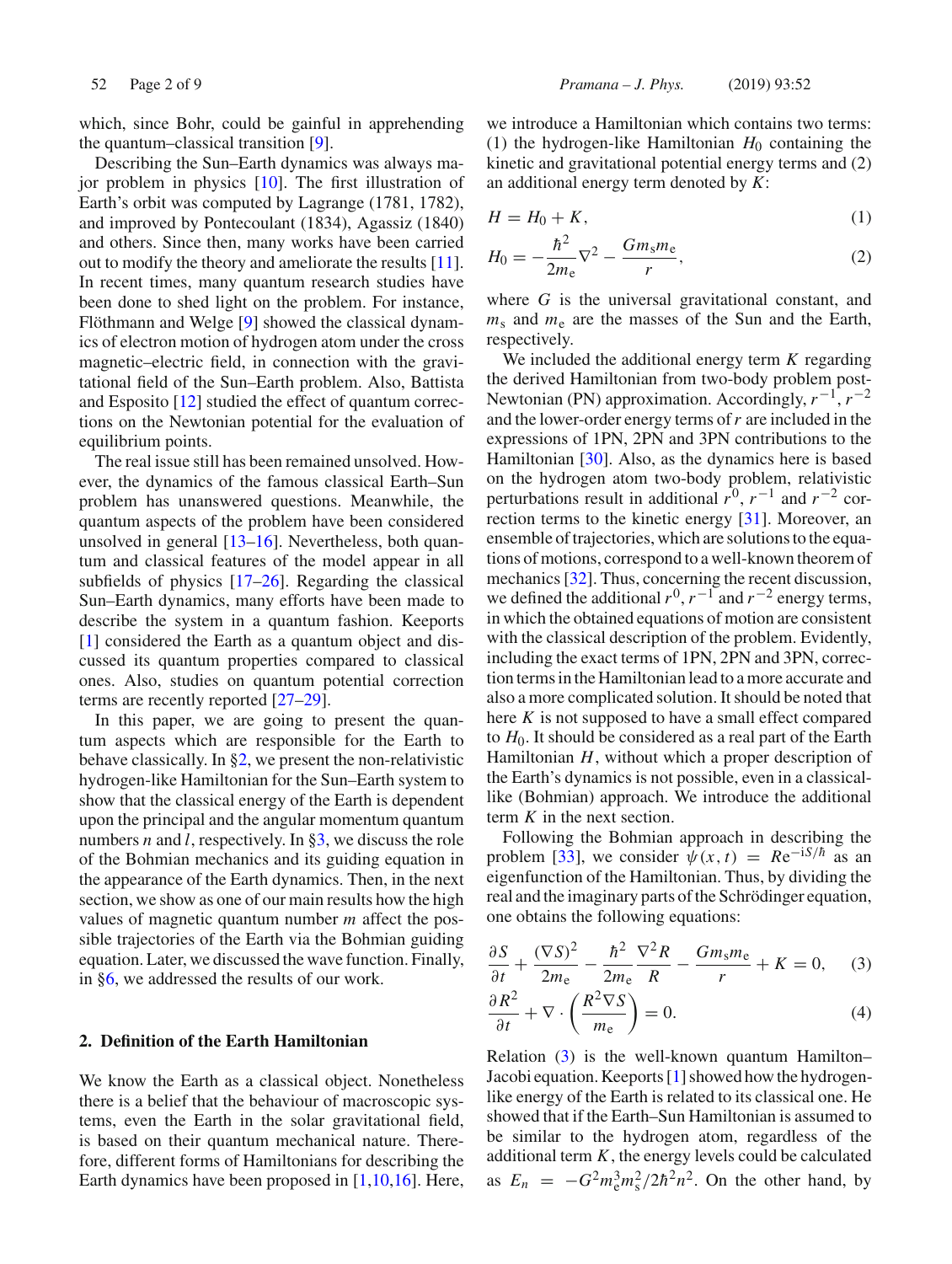**Table 1.** Important quantities and quantum numbers of the Earth in quantum dynamics.

| Symbol           | Quantity                                                                     | Value                                    |
|------------------|------------------------------------------------------------------------------|------------------------------------------|
| $r_{\text{eq}}$  | The equilibrium distance between the Earth and the centre of the coordinates | $2.116 \times 10^{11}$ m                 |
| $\mathfrak{a}$   | The Earth's semimajor axis                                                   | $1.496 \times 10^{11}$ m                 |
| $\boldsymbol{n}$ | Principal quantum number                                                     | $2.524 \times 10^{74}$                   |
|                  | Azimuthal quantum number                                                     | $2.524 \times 10^{74}$                   |
| $\mathfrak{m}$   | Magnetic quantum number                                                      | $10^{73}$                                |
| A                | $m^2\hbar^2/m_e^2$                                                           | $10^{31}$ m <sup>4</sup> s <sup>-2</sup> |
|                  | $\hbar^2/Gm_e^2m_s$                                                          | $2.348 \times 10^{-138}$ m               |

considering the continuous limit of the Earth's classical energy, he obtained

$$
E_n = -\frac{G^2 m_{\rm e}^3 m_{\rm s}^2}{2\hbar^2 n^2} = -\frac{G m_{\rm e}^3 m_{\rm s}^2}{2\hbar^2 l(l+1)},\tag{5}
$$

where *n* and *l* are the principal and the azimuthal quantum numbers. As it is clear, he suggested that we should have  $n = l \rightarrow \infty$ . Also, Keeports [1] showed that the wave function of the Earth is the same as that of the hydrogen atom when the quantum numbers *n* and *l* tend to large values.

The hydrogen-like Hamiltonian  $H_0$  explains the classical energy of the Earth very well, as we mentioned above. So, it is reasonable to assume that the energy remains unchanged in this new framework. This point is crucial in analysing the role of different terms in the Hamilton–Jacobi equation  $(3)$ . Moreover, the term  $-(\hbar^2/2m_e)(\nabla^2 R/R)$  is negligible due to the large mass of the Earth. Considering the energy relation (5), for Hamiltonian (1) the term  $(\nabla S)^2/2m_e + K$  should be equivalent to  $(\nabla S)^2/2m_e$  for hydrogen-like Hamiltonian  $(H_0)$ . Accordingly, we can write the following expression in spherical coordinates:

$$
\frac{(\nabla S)^2}{2m_e} + K = \frac{m^2 \hbar^2}{2m_e r^2 \sin^2 \theta},
$$
\n(6)

where *m* denotes the so-called magnetic quantum number.

The difference here from the system with hydrogenlike Hamiltonian is that both  $r$  and  $\theta$  are supposed to be time dependent. Thereupon our first assumption here is that the energy of the Earth's wave function is in a form similar to the same system with hydrogen-like Hamiltonian (for hydrogen-like Earth–Sun system, see [1]). The first assumption is an appropriate statement because our explanation should be in complete agreement with the classical results. Hence, we seek for an answer to the Schrödinger equation which achieves energy (5). Furthermore, we discuss the trajectories that resulted from the wave function.

Hence, the study of the Earth in the Bohmian approach necessitates the accordance with quantum mechanical results, reaching the energy relation (5) in the same way. For the hydrogen atom, the gradient of the phase function is  $(\nabla S)^2/2m_e = m^2\hbar^2/2m_e r^2 \sin^2\theta$  [3]. Hence, eq. (3) should have the same form as in the hydrogen atom. This condition, however, leads to a new phase function and also provides a different dynamics afterwards.

#### **3. Bohmian dynamics of the Earth**

Keeping the energy unchanged as discussed in the previous section and according to eq. (6), *K* plays an essential role in the determination of the Earth's trajectories. For the reasons discussed earlier, we define

$$
K = \frac{Am_e}{2(r^2 - Z_h^2)} - \mu m_e \left(\frac{1}{r} - \frac{1}{2a}\right),\tag{7}
$$

where *a* is the semimajor axis of the Earth (see table 1) for its value) and  $\mu$  is defined as  $\mu = G(m_s + m_e) \simeq$  $Gm<sub>s</sub>$ , *A* is a constant which will be defined later and  $Z<sub>h</sub>$ represents the *z*-axis of the coordinate system as shown in figure 1. Then in  $(6)$  we have

$$
\frac{(\nabla S)^2}{2m_e} = \frac{m^2 \hbar^2}{2m_e r^2 \sin^2 \theta} - \frac{Am_e}{2(r^2 - Z_h^2)} + \frac{m_e \mu}{r} - \frac{m_e \mu}{2a}.
$$
\n(8)

Let us consider the *x y*-plane parallel to the plane of the Earth's orbit. The *z*-axis is then perpendicular to this plane. So, the *z*-coordinate of the Earth's position must be constant, i.e.

$$
r\cos\theta = Z_h,\tag{9}
$$

where one can write

$$
r^2 \sin^2 \theta = r^2 - Z_h^2. \tag{10}
$$

According to the negligible changes in radius, *r*, and polar angle,  $\theta$ , during the Earth's evolution,  $Z_h$  is almost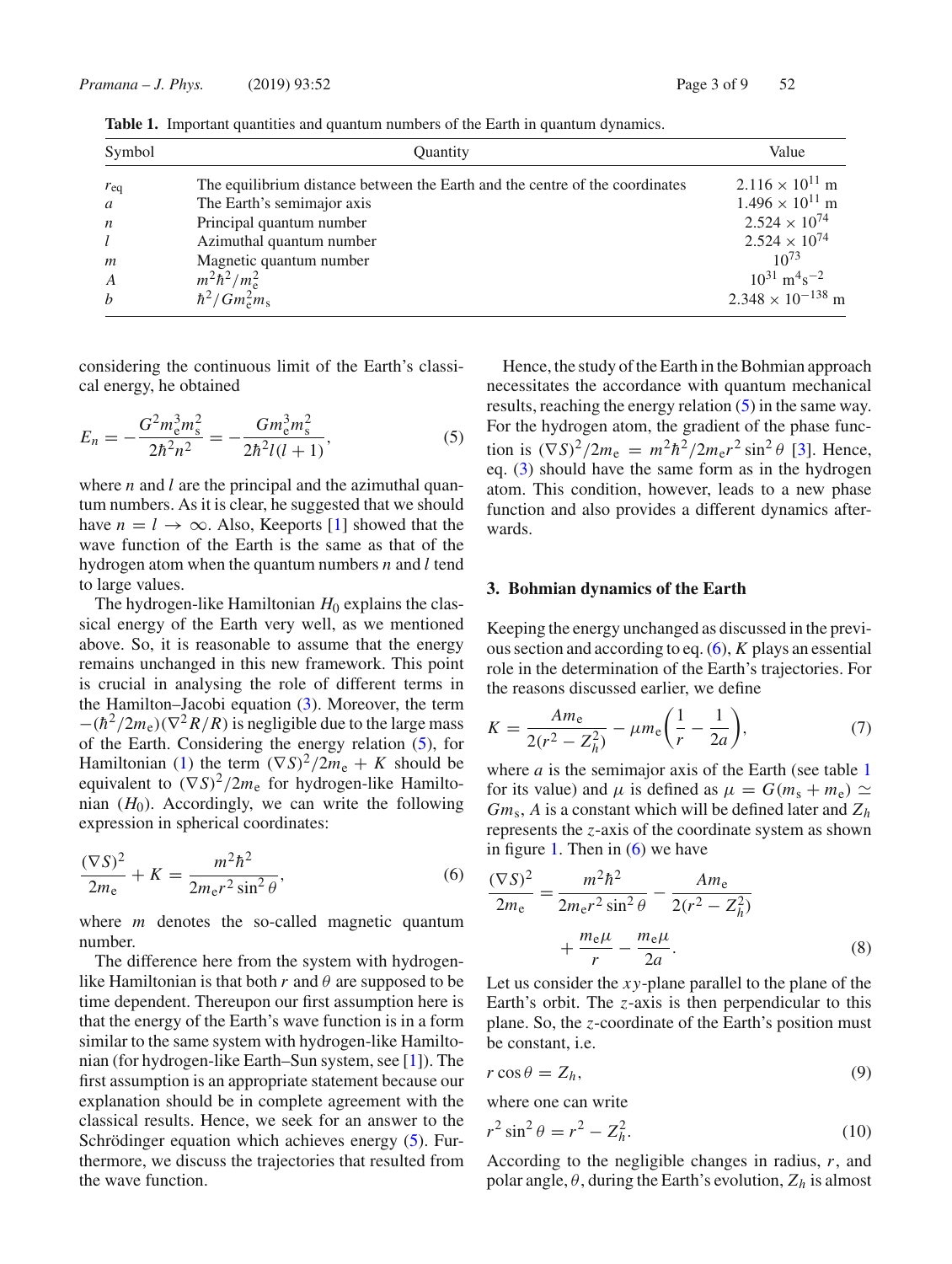

**Figure 1.** Coordination axes, variables and parameters in the Earth–Sun system.

considered as a constant, as is obvious in figure 1. The value of  $Z_h$  is pretty arbitrary as its value does not affect the dynamics. However, theoretically, it can be considered to be zero (the centre of the coordination system could be chosen as the centre of the Sun). Nevertheless, it is still not easy to solve the equations. A reasonable choice for  $Z_h$  is a constant in the same order of magnitude of the Earth–Sun distance. In this case (according to figure 1), the radius*r* would also be in the same order of magnitude  $(r = \sqrt{2}(x^2 + y^2)^{1/2})$ . Thus, Hamiltonian (1) does not change due to the coordinate transformation. We would discuss this choice later by investigating the trajectories. As a suitable choice, we also define the constant *A* in a way that the first two terms on RHS of (8) cancel out each other. So, we adopt

$$
A = \frac{m^2 \hbar^2}{m_e^2}.
$$
\n<sup>(11)</sup>

Consequently, in (8) one can show that the Bohmian guiding equation is equal to

$$
(\nabla S)^2 = m_e^2 \left(\frac{2\mu}{r} - \frac{\mu}{a}\right).
$$
 (12)

As the guiding equation  $\nabla S = p$ , where *p* is the linear momentum, we obtain

$$
v^2 = \frac{2\mu}{r} - \frac{\mu}{a},\tag{13}
$$

which is the well-known vis-viva relation in Newtonian mechanics. Regarding eq. (13), velocity only depends on the distance between the Sun and the Earth.

In the Bohmian mechanics, the dynamics of the wave function is defined by the Schrödinger equation and the dynamics of the system is determined by the guiding equation. There is a wrong general belief that the Bohmian mechanics becomes Newtonian for macroscopic systems or for systems with large masses. This misleading concept happens when we ignore the guiding equation  $\nabla S = p$ . Dürr and Teufel [8] show that for many systems the Bohmian trajectories obtained from the guiding equation are different from the Newtonian ones. The nature of Bohmian trajectories depends on the circumstances that the guiding equation is at work. We shall show that, for the Sun–Earth system, the guiding equation leads to the trajectories which are classical in large values of quantum numbers.

We must emphasise that as long as the wave function satisfies the Schrödinger equation, that is  $v = \nabla S/m$ , and we have the ensemble with  $|\psi|^2$  probability density, then the Bohmian results are quite identical with the one that quantum mechanics proposes [32], as given in this paper. Indeed, we use the results obtained from the standard quantum dynamics [1], to extend them into the Bohmian mechanics as the latter provides trajectories and leads to a better understanding of the problem in the macroscopic regime.

To show that our results here are entirely compatible with the standard quantum mechanics, we need to discuss the three main aspects of the problem: Energy, wave function and the probability density. As we argued before, the dynamics here are based on the energy relation  $(5)$ , calculated by Keeports [1], that in high values of *n* are completely compatible with classical results. Moreover, we previously computed the phase of the wave function *S* using the quantum Hamilton–Jacobi equation (3) regarding the energy relation (5) and the fact that the term  $-(\hbar^2/2m_e)(\nabla^2 R/R)$  (quantum potential) is negligible because of the mass of the Earth. Further in §5, we shall calculate the amplitude of the wave function *R*. Therefore,  $\psi = Re^{-iS/\hbar}$  is the wave function of Hamiltonian (1) with the energy eigenvalues equal to (5) regardless of the Copenhagen or Bohmian interpretation. Furthermore, we discuss in §5 that the spatial probability density of the Earth,  $|\psi|^2$ , is entirely compatible with our calculated trajectories. In the following, we are going to study the Bohmian solution of the problem and to calculate the system trajectories.

#### **4. Earth's trajectories**

The electron in the hydrogen atom has a circular trajectory in the Bohmian mechanics with a constant radius in the *xy*-plane. Azimuthal angle  $\phi(t)$  is the only parameter that changes with time, which has a linear time dependency [3, pp. 148–153]. Similarity of the hydrogen system with the Earth is a good reason to assume a similar relation for  $\phi(t)$  in the Earth–Sun case. So, our second assumption here, is to consider the time dependency of the azimuthal angle  $\phi(t)$  as the same as the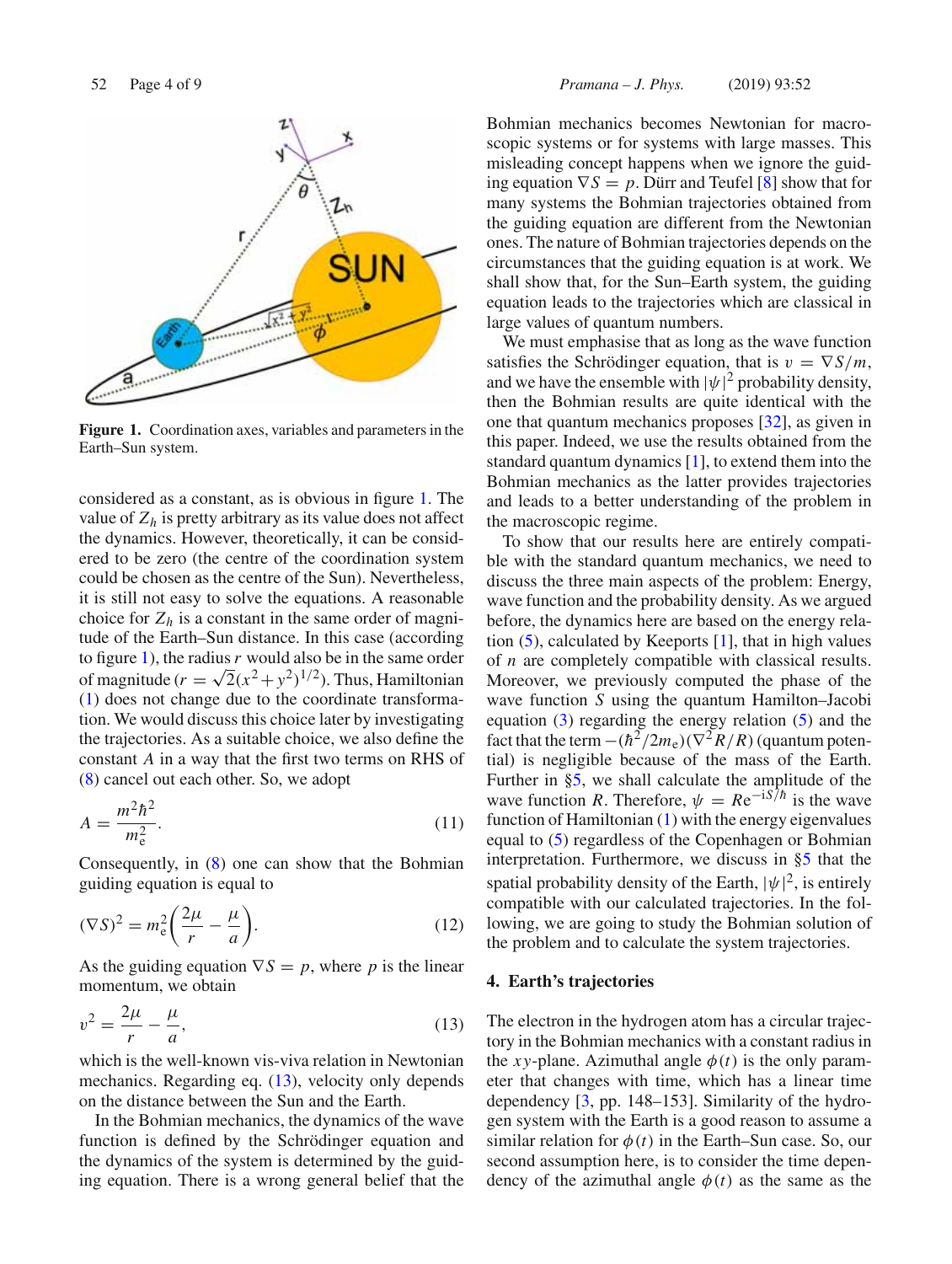solution of the hydrogen atom in Bohmian mechanics, albeit in its form. However, in this case, the radius*r* and the polar angle  $\theta$  are supposed to be time-dependent, contrary to the case of the hydrogen atom. So we assume that

$$
\phi(t) = \frac{m\hbar t}{m_{\rm e}r^2(t)\sin^2\theta(t)} + \phi_0.
$$
\n(14)

This is an appropriate assumption according to the classical dynamics of the Earth's motion around the Sun. Accordingly, the time dependence of the azimuthal angle is in the order of *t*. Relation (14), which is inspired from the dynamics of the hydrogen atom, signifies the role of the magnetic quantum number *m*. The suggested relation needs to be in accordance with the Schrödinger equation. Furthermore, the important consequence of this choice is the direct effect of the quantum number *m* on the dynamics of the system. The aforementioned is the main accomplishment of the Bohmian approach which appears in this problem. Our second assumption is not a surprise but is completely understandable. It is clear that the idea comes from the circular movement of the Earth around the Sun, and eq.  $(14)$  is the simplest way to describe this movement.

Now, for the angular velocity  $v_{\phi}$ , we have

$$
v_{\phi} = r \sin \theta \dot{\phi} = \frac{m\hbar}{m_{\text{e}}r^2 \sin^2 \theta} - \frac{2m\hbar t}{m_{\text{e}}r^3 \sin^2 \theta} \dot{r}
$$

$$
- \frac{2m\hbar t \cos \theta}{m_{\text{e}}r^2 \sin^3 \theta} \dot{\theta}, \qquad (15)
$$

where  $v^2 = v_r^2 + v_\theta^2 + v_\phi^2$ . Also, using eq. (9), one gets

$$
v_{\theta} = r\dot{\theta} = \frac{Z_h \dot{r}}{r \sin \theta}.
$$
 (16)

Using (15), (16) and (13), the time-dependent equation for *r* is obtained as

$$
\left(1 + \frac{4At^2}{r^4 \sin^2 \theta} + \frac{Z_h^2}{r^2 \sin^2 \theta} + \frac{4AZ_h^4 t^2}{r^8 \sin^6 \theta} + \frac{8AZ_h^2 t^2}{r^6 \sin^4 \theta}\right) \dot{r}^2
$$

$$
- \left(\frac{4At}{r^3 \sin^2 \theta} + \frac{4AZ_h^2 t}{r^5 \sin^4 \theta}\right) \dot{r} + \frac{A}{r^2 \sin^2 \theta}
$$

$$
- \frac{2\mu}{r} + \frac{\mu}{a} = 0. \tag{17}
$$

Here, we need a solution for the radial velocity  $\dot{r}$  to show the trajectories. To do this, we should know the magnitude of each term to make some approximations.

The order of magnitude of the constant *A* depends on the Earth's mass, Planck constant and the magnetic quantum number *m*. Therefore, its order must be determined owing to the Earth's dynamics. As we know, it takes one year for the Earth to revolve around the Sun. So, for the azimuthal angle  $\phi(t)$ , we have  $\phi(\tau + 1$  year) =  $\phi(\tau) + 2\pi$ . The radial time dependency of the Earth's motion is negligible, and its value remains nearly unchanged. Then, according to the definition of  $\phi(t)$  in (14), we can estimate the magnitude of the magnetic quantum number  $m \approx 10^{73}$ . As we expect, the Earth's dynamics appears in the large values of quantum numbers *l* and *m*.

Thus, from (11) we have  $A \approx 10^{31} \text{ m}^4 \text{ s}^{-2}$  and due to eq. (9), the constant  $Z_h$  should be in the order of the Earth–Sun distance. Now, let us assume that

$$
\dot{r} = \xi \sin \theta \sqrt{\frac{2\mu}{r} - \frac{\mu}{a}},\tag{18}
$$

where  $\xi$  is a dimensionless constant which will be determined later. Then, for eq. (17), we have

$$
\frac{\alpha}{\left(1 + \frac{4AZ_h^2t^2}{r^6\sin^4\theta}(1 + \sin^2\theta) + \frac{4At^2}{r^4}\right)} \left(\frac{2\mu}{r} - \frac{\mu}{a}\right) \xi^2
$$

$$
-\frac{A\xi}{r^2\sin^2\theta} \frac{4t}{r\sin\theta} \sqrt{\frac{2\mu}{r} - \frac{\mu}{a}} + \frac{A}{r^2\sin^2\theta}
$$

$$
-\left(\frac{2\mu}{r} - \frac{\mu}{a}\right) = 0.
$$
(19)

With respect to the Earth–Sun distance, which is approximately constant, and the fact that we are seeking the trajectories for the time domain of  $10^7$ – $10^8$  s magnitude, the coefficients  $\alpha$  and  $\beta$  are almost constant (about  $10<sup>1</sup>$ ) during the revolution of the Earth. Moreover,  $\xi$  is assumed to be constant due to the limited time domain that we supposed here. For long time variations,  $\xi$  is time-dependent. But then eq. (19) cannot be solved rigorously.

Regarding eq.  $(18)$ , the radial velocity  $\dot{r}$  changes with time due to the time dependency of  $r(t)$  and  $\theta(t)$ . There is no analytical solution for this kind of nonlinear differential equation. Yet, by applying some physical and mathematical assumptions, eq. (18) can give us proper trajectories, which are appropriate at 1 year time domain. The method is used here to obtain the following solution:

$$
r(t) = \xi \frac{\sqrt{F^2(t) - \sqrt{F^2(t)(F^2(t) - 4Z_h^2)}}{\sqrt{2}},
$$
 (20)

$$
F(t) = \frac{-B_2 + C \tan[\frac{1}{2}C(t+\tau)]}{B_3}.
$$
 (21)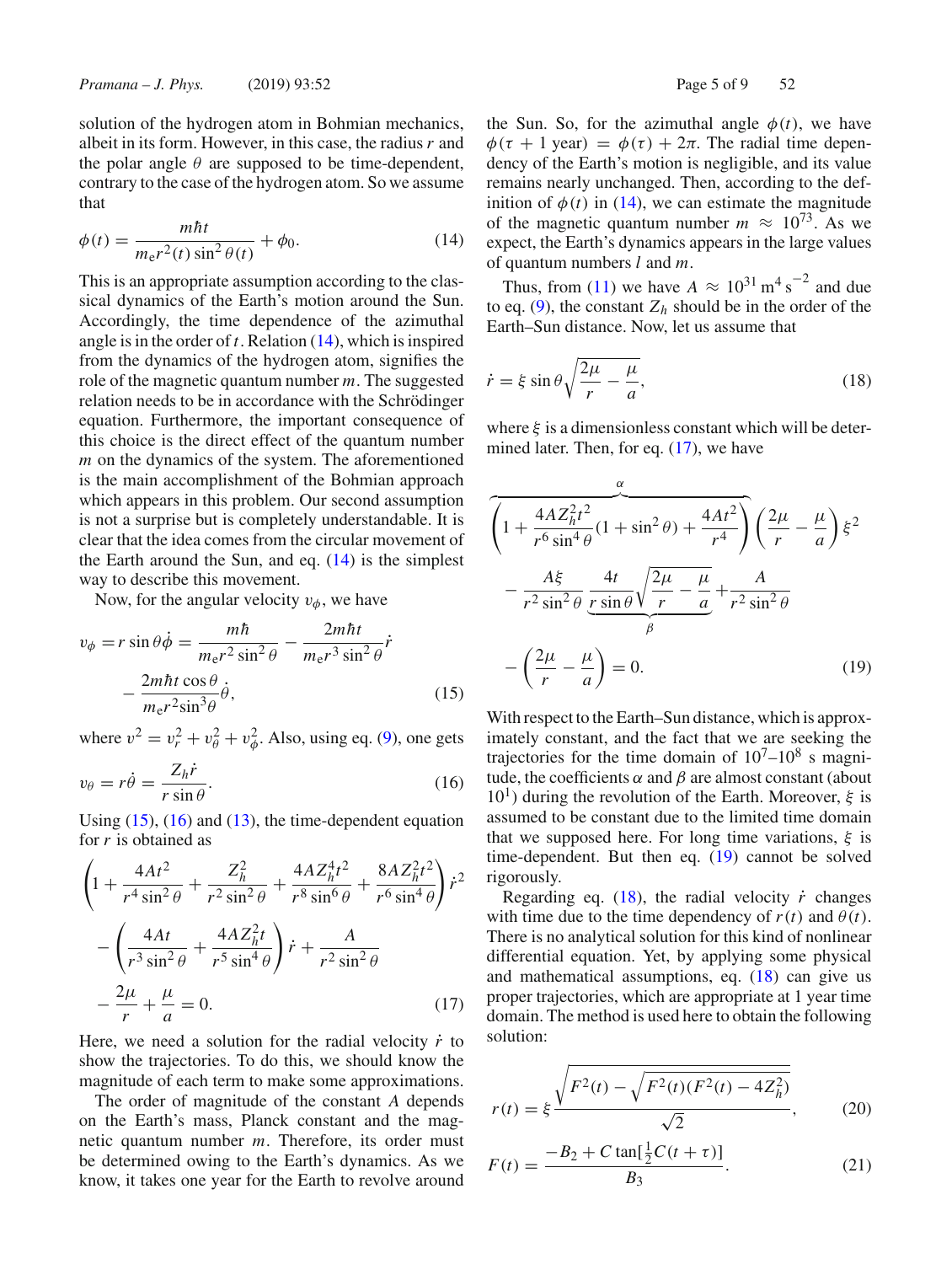

**Figure 2.** The Earth–Sun distance vs. time for different values of the constant  $Z_h$  and the typical value of  $\xi = 1.414$ .

In  $(21)$  we define

$$
B_1 := B - \frac{\mu^2}{8B^3 r_{\text{eq}}^2} + \frac{\mu}{2Br_{\text{eq}}}, \quad B_3 := \frac{\mu^2}{8B^3 r_{\text{eq}}^4},
$$
  
\n
$$
B_2 := \frac{\mu^2}{4B^3 r_{\text{eq}}^3} - \frac{\mu}{2Br_{\text{eq}}^2}, \quad C := \sqrt{-B_2^2 + 4B_1B_3},
$$
  
\n
$$
B := \sqrt{\frac{2\mu}{r_{\text{eq}}} - \frac{\mu}{a}}, \quad (22)
$$

where  $\tau$  is a constant with time dimension. The details of calculating  $(20)$  from  $(18)$  are given in the Appendix.

According to eqs (9), (14) and (20) we know how  $\phi(t)$ ,  $\theta(t)$  and  $r(t)$  vary with time. Hence, it is now possible to draw the trajectories. However, some points should be made clear first. If we take a closer look at  $(21)$ , we shall find a periodic 'tangent' function with singularity points which means that our trajectories become discrete in these points. So, there is no continuous path prediction for all definite times  $0 \le t < \infty$  in this model. We can only follow and draw the trajectories in limited time domains, e.g. for 1 year  $(10<sup>7</sup>-10<sup>8</sup>$  s). In each time interval (which can be extended even to several years), we can obtain closed cycles, nearly demonstrating the Earth orbit around the Sun.

Equation  $(20)$  shows us that *r* decreases while time goes forward, then it reaches an equilibrium value (*r*eq). Such a behaviour is shown in figure 2. The centre of coordinates here is not located on the Sun, but  $\sqrt{x^2 + y^2 + Z_h^2}$ . Nevertheless, when we speak about is displaced by  $Z_h$ . Hence, the radius  $r$  is equal to

the Earth–Sun distance, we mean  $\sqrt{x^2 + y^2}$ , and as discussed earlier,  $Z_h$ ,  $r$  and Earth–Sun distance are in the same order of magnitude. As is shown in figure 1, *Zh* is just a displacement in the centre of coordinates, and the choice of its value is arbitrary due to the method of solution. According to figure 2, irrespective of the initial conditions, the Earth–Sun distance decreases rapidly and tends to an equilibrium value. In other words, different trajectories generated from different initial conditions converge to a particular equilibrium situation when sufficient time is passed.

As we mentioned before, the trajectory equation (20) is not the exact answer of the differential equation (19), though by an accurate choice for the values of  $Z_h$  and  $\xi$ , which could be made by the classical data, eq. (20) would be practically an appropriate solution for the Earth trajectory in the Bohmian framework. For  $Z_h = 1.496 \times 10^{11}$  m,  $\phi_0 = 0$  and  $\tau = 0$ , as the main initial conditions, figure 3 shows how the Earth trajectory finally approaches a stable closed cycle around the Sun with an equilibrium distance  $1.496 \times 10^{11}$  m  $(r_{eq} = \sqrt{2} \times 1.496 \times 10^{11})$ . We can assume that  $\phi(t) = 2\pi t$ . Then, for the *x* and *y* components of the velocity, we have

$$
\dot{x} = \frac{\sqrt{x^2 + y^2}}{x^2 + y^2 + Z_h^2}
$$
\n
$$
\times \left(1 + \frac{Z_h^2}{x^2 + y^2}x\right) \sqrt{\frac{2\mu}{\sqrt{x^2 + y^2 + Z_h^2}} - \frac{\mu}{a}}
$$
\n
$$
-2\pi y,
$$
\n
$$
\dot{y} = \frac{\sqrt{x^2 + y^2}}{x^2 + y^2}
$$
\n(23)

$$
y = x^{2} + y^{2} + Z_{h}^{2}
$$
  
 
$$
\times \left(1 + \frac{Z_{h}^{2}}{x^{2} + y^{2}}y\right) \sqrt{\frac{2\mu}{\sqrt{x^{2} + y^{2} + Z_{h}^{2}}} - \frac{\mu}{a}}
$$
  
+ 2\pi x. (24)

Figure 4 shows the stream of the vector field  $(\dot{x}, \dot{y})$ which is described by eqs  $(23)$  and  $(24)$ . As figure 4 indicates, the final equilibrium dynamics of the system is independent of initial conditions.

### **5. The wave function**

So far we have discussed the Earth's dynamics and its trajectory. Here, we are going to investigate the Earth wave function. Let us note the time-independent amplitude of the wave function,  $R(r, \theta)$ . Considering eq. (4) we have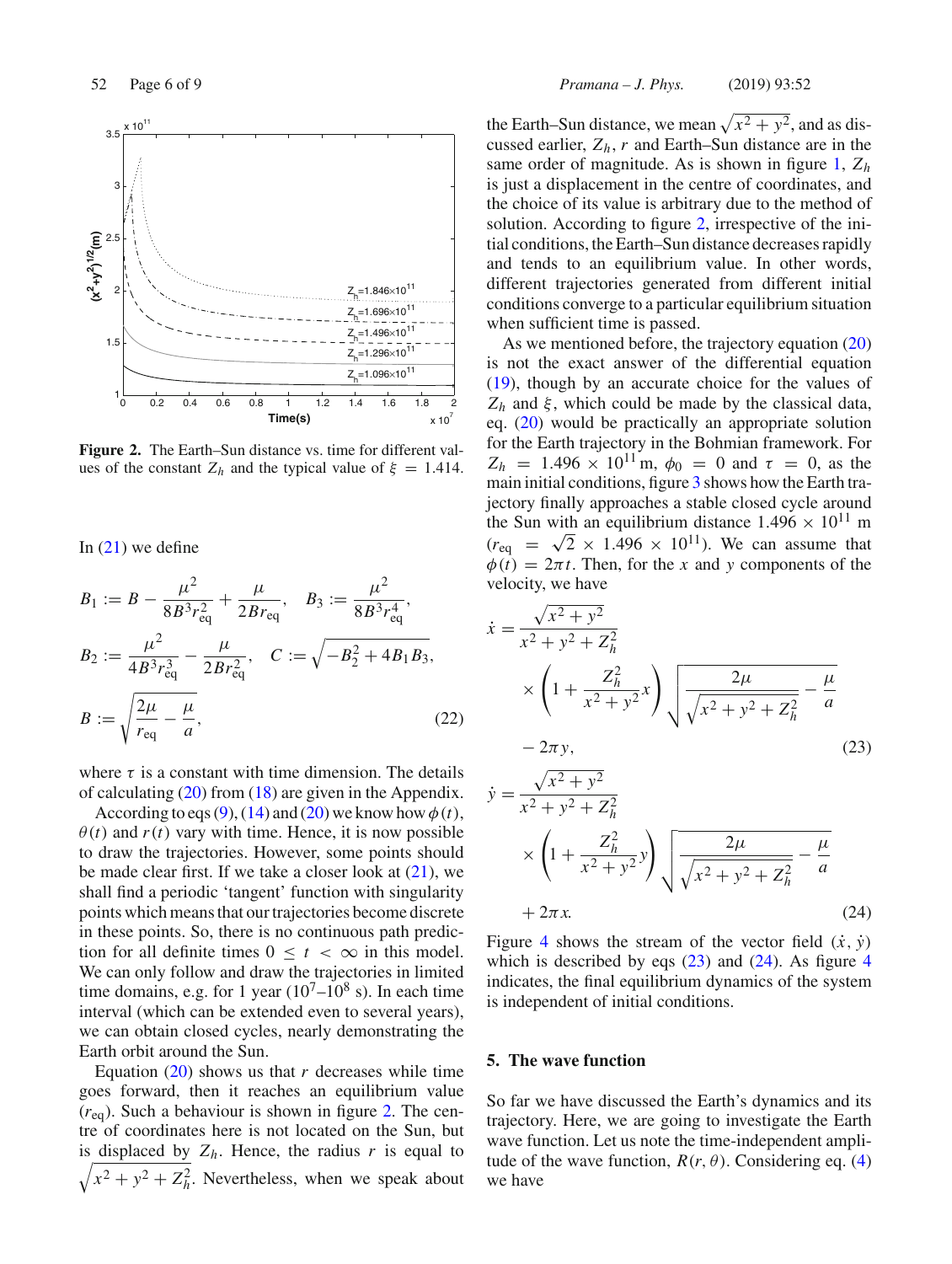

**Figure 3.** The Earth's trajectory around the Sun. After sufficient time (at the order of  $10^7$  s), the Earth–Sun distance tends to its classical equilibrium value of  $1.496 \times 10^{11}$  m. The axes are  $10^{11}$  times smaller.



**Figure 4.** The stream of Earth's vector field  $(\dot{x}, \dot{y})$  as a function of *x* and *y* coordinates in its final form.

$$
R^2 \nabla \cdot \nabla S + \nabla S \cdot \nabla R^2 = 0. \tag{25}
$$

In spherical coordinates, one can write ∇*S* as

$$
\nabla S = m_{\rm e} \dot{r} \vec{\rho}_r + m_{\rm e} \cot \theta \dot{r} \vec{\rho}_{\theta}
$$
  
+ 
$$
\frac{\sqrt{A}}{r \sin \theta} \left( 1 - \frac{2\dot{r}t}{r} - \frac{2\dot{r} \cos^2 \theta t}{r \sin^3 \theta} \right) \vec{\rho}_{\phi}, \qquad (26)
$$

where  $\dot{r}$  is defined in (18). If we consider *R* as  $R(r, \theta)$  =  $\Re(r)\Theta(\theta)$ , similar to the hydrogen-like wave function, with large values of *l* and *m* quantum numbers, one can write  $\Theta(\theta) \propto \sin^m \theta$ . According to  $\Theta(\theta)$  relation, the function  $\Theta^2$  as a probability distribution is approximately either one for  $\theta = \pi/2$  or zero for the other values of  $\theta$  due to the large value of *m*. On the one hand, for  $\Theta^2 = 0$  relation (25) is simply valid, but on the other hand, for  $\Theta^2 = 1$  we have  $R^2(r, \theta) \simeq \Re^2(r)$  and the validity of (25) should be studied. By substituting ∇*S* from  $(26)$  in  $(25)$  and after some algebraic calculations, one can show that

$$
\frac{\partial \mathfrak{R}^2}{\partial r} = \left(\frac{a}{2ar - r^2} - \frac{1}{r}\right) \mathfrak{R}^2.
$$
 (27)

Equation (27) imposes constraints on the amplitude of the wave function  $R(r, \theta)$ . Inspired by the hydrogen atom wave function we assume that  $\Re^2(r)$  is in the following form:

$$
\mathfrak{R}^2(r) = f(r) \mathrm{e}^{-2r/bn},\tag{28}
$$

where  $b = \hbar^2/Gm_e^2m_s$  and  $f(r) = \sum_{i=1}^{n-1} C_i r^i$ . Accordingly, regarding the large value of *n* and the fact that  $a$  is in the same order of magnitude as  $r$ , by substituting  $(28)$  into  $(27)$  one can conclude that

$$
R^{2}(r, \theta) = \mathfrak{R}^{2}(r)\Theta^{2}(\theta)
$$
  
=  $C \frac{2^{n+2}}{n^{n+2}\Gamma(n+2)b^{n-1}} r^{n-1} e^{-2r/bn} \sin^{m} \theta,$  (29)

where  $C = b^{-3}$  is the normalisation factor and for positive integers  $\Gamma(m) = (m - 1)!$ . The radial probability density  $r^2 \Re(r)^2$  is a Gaussian-like distribution. We see that for higher values of the principal quantum number  $n$ , the function is more sharp around the most probable area with an exponential growth as shown in figure 5. By maximising the probability density, one gets  $r_{\text{mp}} = n(n+1)b/2$  as the most probable radius. Applying *b* and equivalating the most probable radius with  $r_{eq}$ from table 1, we obtain  $n = 2.524 \times 10^{74}$ . As the quantum number  $n$  is quite large, the normalised probability distribution  $r^2 \Re^2(r)$  is perfectly sharp in  $r_{\rm mp}$ . Accordingly, we can write  $r^2 \Re^2(r) = \delta(r - r_{\text{mp}})$ . The provided trajectories are in complete agreement with the probability density as discussed earlier. It has to be noted that the dynamics are settled regarding the conservation of total probabilities, if all trajectories exist for all times.

Here the wave function is an energy eigenstate as discussed before. However, with large values of *n*, the differences between the energy levels are negligible, and the energy becomes continuous. Therefore, although the wave function is an energy eigenstate, the energy values are continual, which is in agreement with classical results.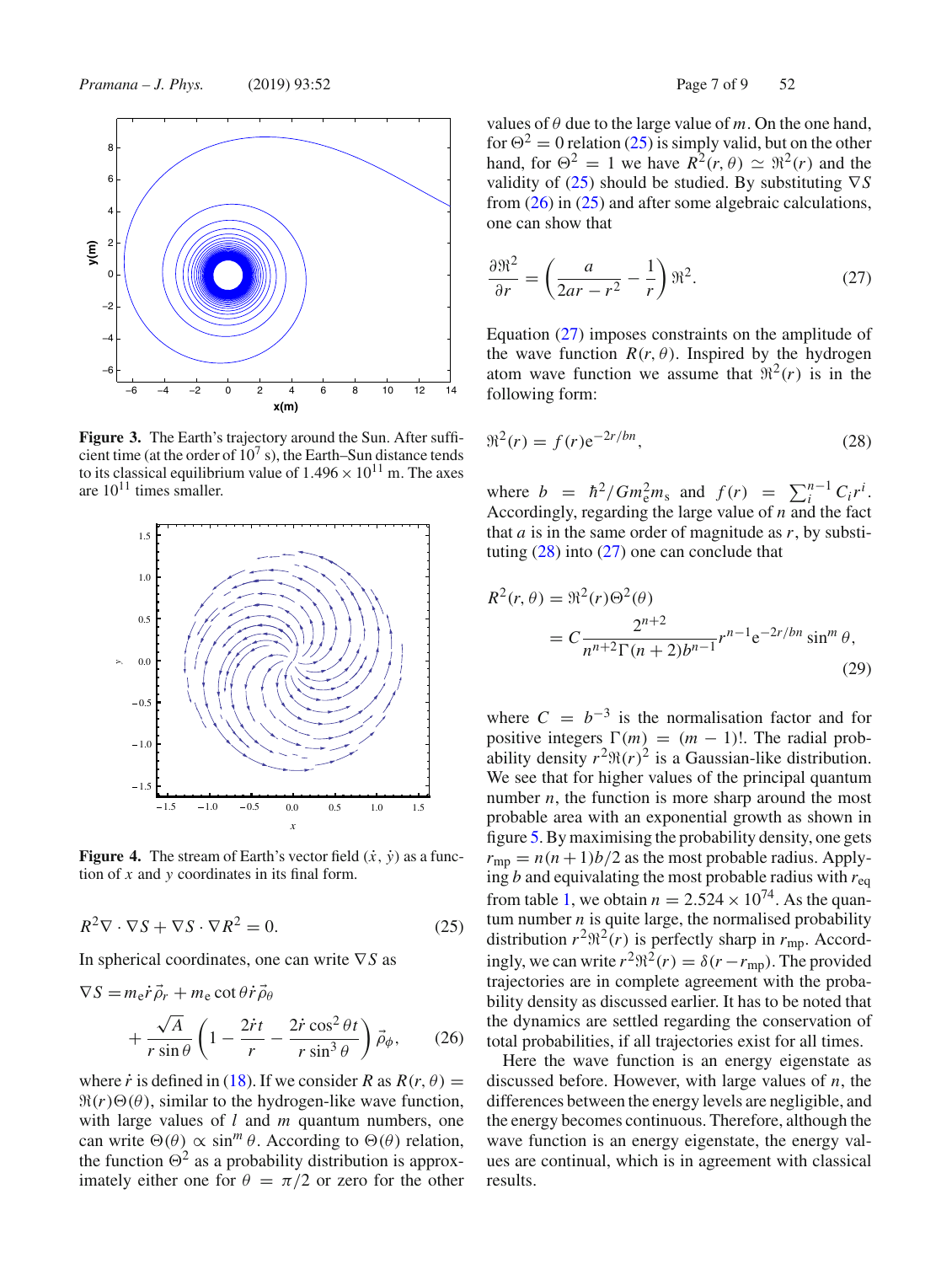

**Figure 5.** Radial probability distribution  $r^2 \Re^2$  vs. radius *r* for  $n = 1-3$  for a typical value of  $b = 1 \times 10^{-7}$  m. For higher principal quantum number values, the probability density is more sharp around the most probable range. For values of *n* and *b* mentioned in table 1, the radial probability distribution tends to the Dirac delta function, i.e.  $\delta(r - r_{\text{mp}})$ .

## **6. Conclusion**

Here, we have considered the Earth as a quantum object to show that the quantum guiding equation makes it behave classically in the limit of large quantum numbers. Through the quantum formalism, the Earth's dynamics is determined by the Schrödinger equation. By describing the Sun–Earth system as a model of the hydrogen atom, we introduced a new Hamiltonian with an additional kinetic energy term *K*. To obtain the predicted quantum trajectory of the Earth, we used the guiding equation  $p = \nabla S$  (see (12)) in the Bohmian regime.

Astonishingly, we see that the large quantum numbers directly ascertain the Earth's dynamics. As Keeports [1] has already shown, at large quantum numbers *n* and *l*, the classic energy of the Earth is obtained. Also, we showed here that the Earth's dynamics depends on the high values of the quantum number *m* which affect the Earth's trajectory via the guiding equation (12). The investigations led us to the well-known Newton's visviva equation (13) as the Earth's velocity, which leads to acceptable Bohmian trajectories, after some reasonable approximations.

Interestingly, the main result is independent of the initial conditions. The rotation distance of the Earth–Sun system decreases rapidly and tends to an equilibrium one. All trajectories with different initial conditions approach a stable closed cycle, illustrating how the Earth orbits around the Sun with negligible deviation. As a macrosystem, this is a magnificent achievement to approximately obtain the Earth trajectory in the Bohmian framework, which enables us to see quantum footprints in a classical domain.

### **Acknowledgment**

The authors would like to thank M Koorepaz Mahmoodabadi for his assistance and useful comments on the nonlinear equations with closed cycles which improved their ideas on the subject.

## **Appendix A**

The differential equation  $(18)$  can be solved in any time domain in which  $\xi$  is considered as a constant. One can write this equation as

$$
\frac{dr}{dt} = \xi \sin \theta \sqrt{\frac{2\mu}{r(t)} - \frac{\mu}{a}},
$$
\n(A.1)

where both  $\theta$  and  $r$  are time-dependent, but have no dependency on each other. For  $\theta$  we have from (9)

$$
\sin \theta = \sqrt{1 - \frac{Z_h^2}{r^2(t)}}.
$$
\n(A.2)

During the Earth's rotation around the Sun, the time variations of  $r$  are insignificant. With regard to  $(A.2)$ and noticing that the constant  $Z_h$  has the same order of magnitude as*r*, one can neglect the time dependency of  $\theta$  too. Therefore, to solve eq. (A.1), we can consider the term  $\xi$  sin  $\theta$  as a constant.

Define the variable *q* as

$$
q = r - r_{\text{eq}},\tag{A.3}
$$

where  $r_{eq}$  represents the equilibrium distance, and eq. (A.1) yields

$$
\frac{dq}{dt} = \xi \sin \theta \sqrt{\frac{2\mu}{r_{eq}(\frac{q}{r_{eq}} + 1)} - \frac{\mu}{a}}.
$$
 (A.4)

Hence, the variable *q* represents the deviation of *r* from the equilibrium distance  $r_{eq} \simeq a$ . The term  $q/r_{eq}$  is small, so that one can expand  $(1 + q/r_{\text{eq}})^{-1}$  to obtain

$$
\frac{dq}{dt} = \xi \sin \theta \sqrt{\frac{\mu}{r_{eq}} \left(2 - \frac{q}{r_{eq}}\right) - \frac{\mu}{a}}.
$$
\n(A.5)

By expanding the radical term, one finally gets

$$
\frac{\mathrm{d}q}{\mathrm{d}t} = \xi \sin \theta \left[ B - \frac{\mu}{2Br_{\text{eq}}^2} q - \frac{\mu^2}{8B^3 r_{\text{eq}}^4} q^2 \right],\tag{A.6}
$$

where *B* is already defined in eq.  $(22)$ . Equation  $(A.6)$  is a linear differential equation which can be solved easily. Consequently, eq. (20) is obtained as an answer from  $(A.6)$ , followed by relations  $(21)$  and  $(22)$  as definitions in (20).